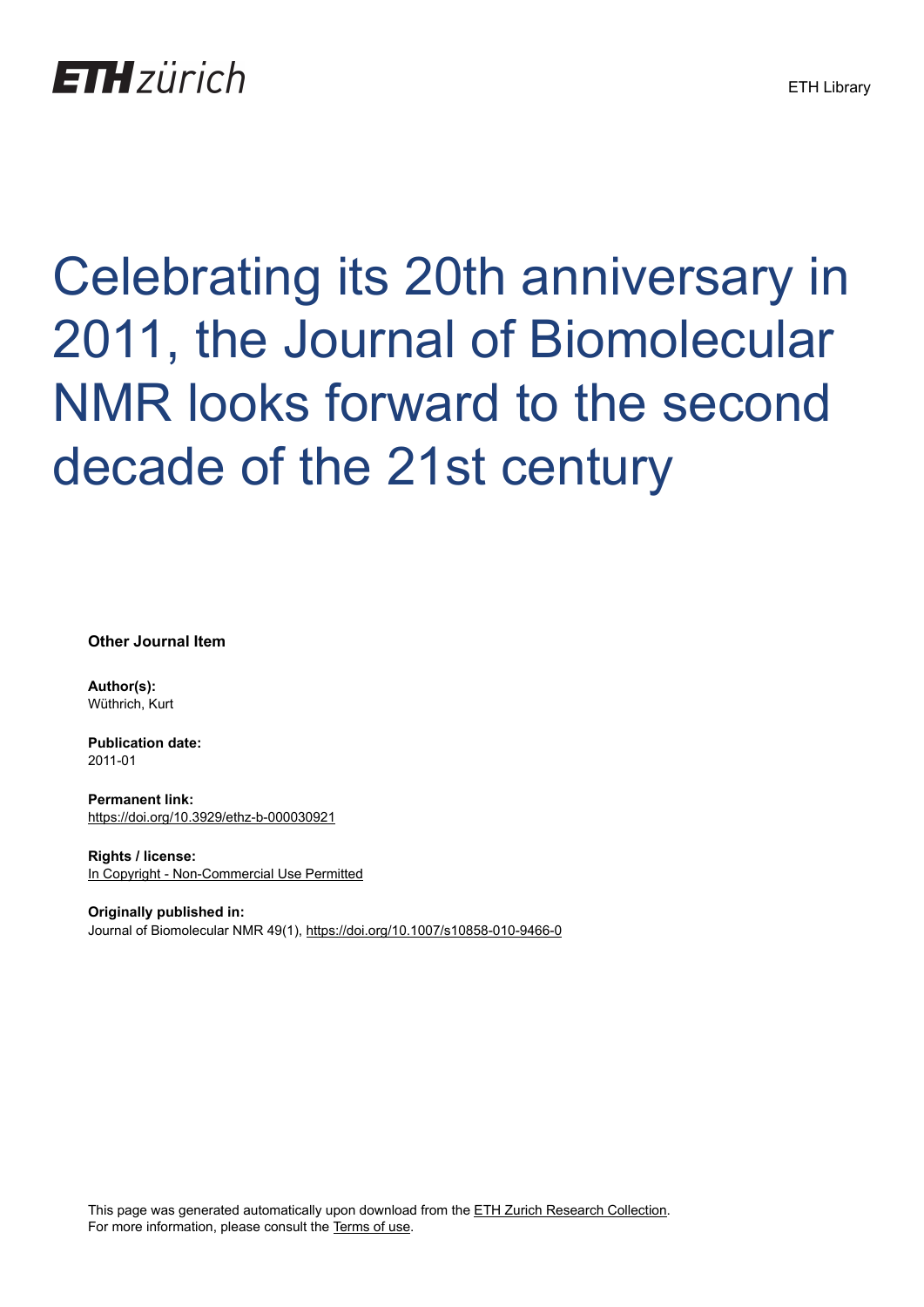#### EDITORIAL

### Celebrating its 20th anniversary in 2011, the Journal of Biomolecular NMR looks forward to the second decade of the 21st century

Kurt Wüthrich

Published online: 30 December 2010 - Springer Science+Business Media B.V. 2010

#### Dear Reader,

The first issue of the Journal of Biomolecular NMR was published in May 1991. Since then, the Journal has played and continues to play a key role in maintaining the vitality of our field by providing a venue for publication of exciting research. Notwithstanding the high quality of its contents, progress of the Journal has in recent years been slowed down by the fact that research evaluations increasingly rely on bibliometric parameters, exemplified by the journal impact factor, with some institutions going so far as ''not counting'' papers published in journals below a given impact factor threshold when deciding on promotions and similar. Nearly a decade ago, the Journal of Biomolecular NMR started to publish 'Assignment Notes', which had a lasting positive impact on data bank deposition of key data in our field and spawned the new publication Biomolecular NMR Assignments as a focused venue for in-depth publication combined with streamlined data bank deposition of this groundwork in our field. As a drawback, the large influx of ''Assignment Notes'' resulted for several years in a lower impact factor for J. Biomol. NMR. At this time of the 20th anniversary of our Journal, the dilution of the impact factor has dissipated, and the value released in the summer of 2010 has nearly doubled when compared to 2009 and continues to rise, reflecting the health and importance of our discipline in the context of biochemistry,

K. Wüthrich  $(\boxtimes)$ 

Institut für Molekularbiologie und Biophysik, ETH Zürich, 8093 Zürich, Switzerland e-mail: wuthrich@mol.biol.ethz.ch; kwadmin@scripps.edu

K. Wüthrich

Department of Molecular Biology and Skaggs Institute for Chemical Biology, The Scripps Research Institute, La Jolla, CA, USA

biology and medicine. We look forward with great optimism to continued growth of the impact of the Journal of Biomolecular NMR.

Twentieth anniversary events were kicked off by meetings during the 24th ICMRBS in Cairns, Australia, where the Editors were joined by a majority of our Board members. For the upcoming years we made some changes. Thus, the Editorial Board and the Advisory Board have been merged and we are pleased to introduce a number of new Board members. Our sincere thanks go to the retiring Board Members, who have provided much invaluable support over so many years. For the future, we envision an increase in the turnover of the Editorial Board membership, so that it remains representative of those in the biomolecular NMR community with the strongest input into the daily life of the Journal as authors and reviewers. As detailed in the revised 'Instructions for Authors', we also streamlined the handling of ''Springer Open Choice'' for all manuscript submissions. Furthermore, to provide additional input for editorial decisions, submissions of manuscripts describing de novo NMR structure determinations must in the future include copies of the correspondence with the Protein Data Bank [\(http://](http://www.pdb.org/pdb/home/home.do) [www.pdb.org/pdb/home/home.do](http://www.pdb.org/pdb/home/home.do)) about the deposition of these structures.

I also have to mention an unpleasant situation. Currently Dr. Brian E. Coggins and Dr. Pei Zhou of the Duke University Medical Center are prevented from continued distribution of the program PR-CALC (J. Biomol. NMR 34, 179–195, 2006) free of charge to the scientific community. The Research Foundation of the State University of New York has written to the University of our authors: ''Accordingly, please be advised that if the above link is not disabled by 5:00p.m. (central time) on December 11, 2009, the Research Foundation intends to file suit seeking injunctive relief and damages for Duke's infringement of